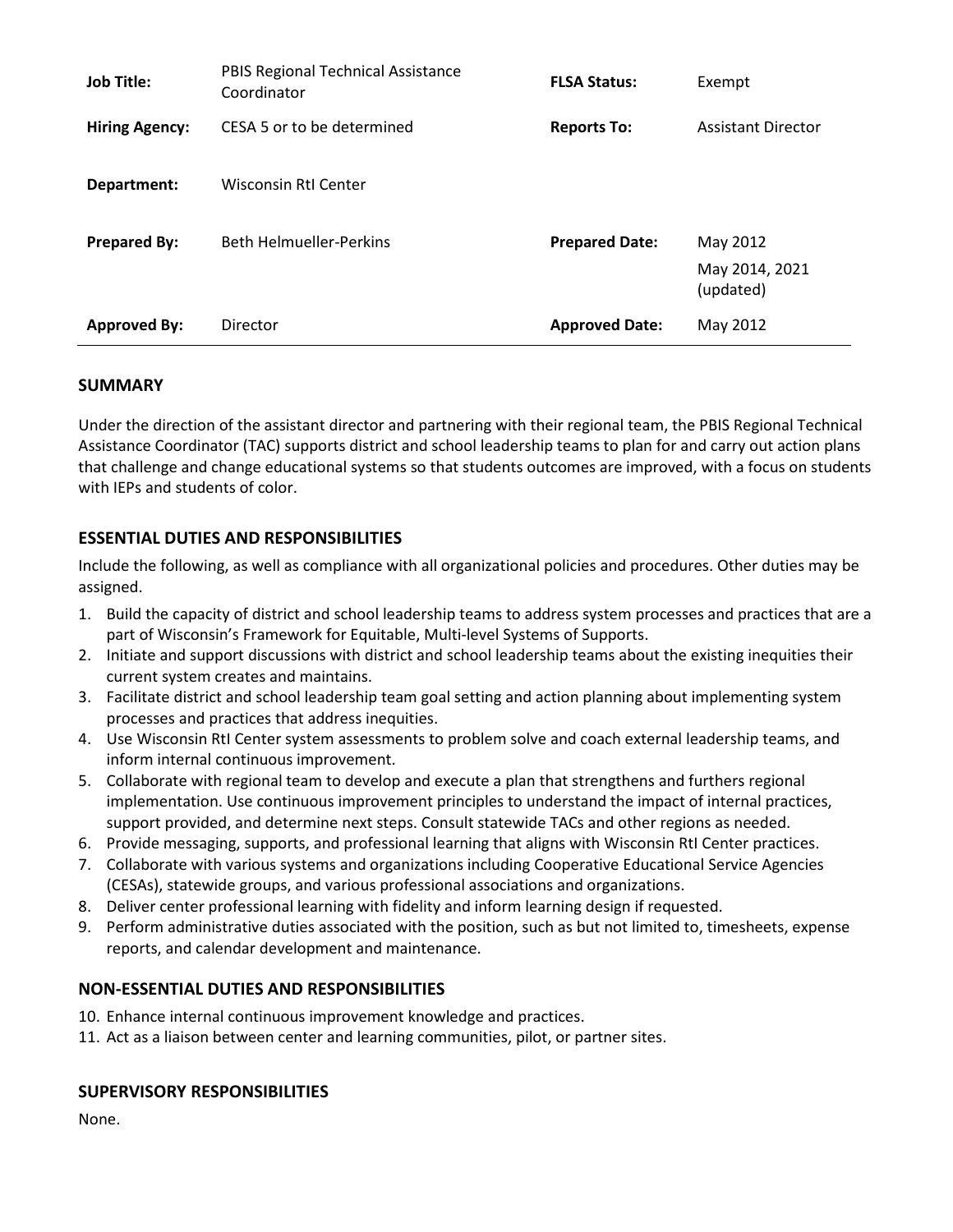# **QUALIFICATIONS**

To perform this job successfully, an individual must be able to perform each essential duty satisfactorily. The requirements listed below are representative of the knowledge, skills, and/or ability required. Reasonable accommodations may be made to enable individuals with disabilities to perform the essential functions. A qualified candidate must possess the following competencies or knowledge.

Required:

- Knowledge of Wisconsin's Framework for Equitable, Multi-level Systems of Supports
- Knowledge and understanding of PBIS system from district to classroom practices (i.e., schoolwide expectations, staff commitment, classroom strategies for behavior management, acknowledgment systems, check-in check-out, etc.)
- Experience coaching and changing the behavior of teams (versus individual contributors)
- Demonstrated commitment to examine data to self-reflect on own actions and impact to improve continuously
- Evidence of a commitment to expanding existing knowledge and skills
- Experience guiding teams to make data-based decisions for continuous improvement
- Experience building the ability of teams to independently develop and prioritize goals and create and carry out action plans to meet goals
- Experience planning and facilitating formal and informal group discussions at the district level
- Demonstrated actions accepting institutional responsibility to interrupt inequities
- Demonstrated experience in assisting districts and schools in interrupting inequities
- Committed to deepening understanding of personal social identity and how that impacts one's worldview
- Experience guiding the development and implementation of replicable processes or procedures across grade levels or schools
- Previous involvement in district and/or school improvement planning
- Knowledge of schoolwide systems of RtI, school reform, and multiple systems perspectives (education, special education, mental health, etc.)
- Demonstrated experience building strong relationships internally and externally
- Outstanding decision-making abilities
- Effective and efficient at prioritizing work plans and activities—a self-starter
- Adaptable and flexible with competing demands and shifting priorities
- Comfortable dealing with ambiguity
- Innovative, displaying original thinking and creativity
- Comfortable using and learning software applications, hardware, and other technology as needed; proficient with Google and Microsoft Office suite of applications

### **Preferred Qualifications**

- Familiar with evidence-based curriculum and instruction
- Experience designing and delivering professional learning
- Understand the integration of social-emotional learning and trauma-sensitive supports within a PBIS framework
- Knowledge of white supremacy culture characteristics, critical race theory, systemic racism, systems of oppression, equity mindset, and critical consciousness
- Deep knowledge of systems implementation and the stages of implementation
- Deep understanding and application of continuous improvement practices
- Leadership role in school improvement activities